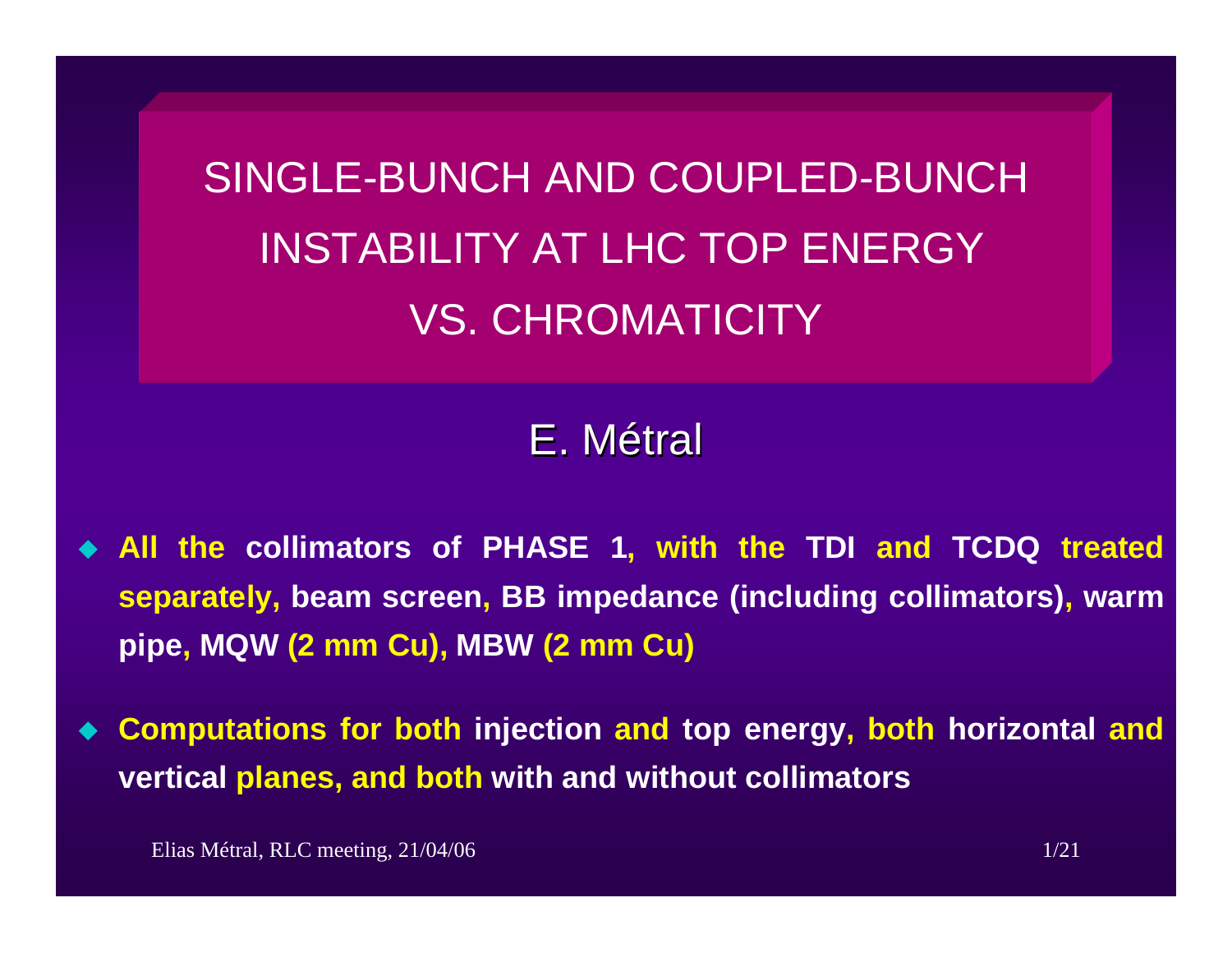## **TOP ENERGY**

**Latest collimator list sent by G. Robert-Demolaize on 11/10/05**

| #name               | angle [rad]    | betax [m]        | betay [m]        | half gap [mm]    |                               | Material   Length [m] |
|---------------------|----------------|------------------|------------------|------------------|-------------------------------|-----------------------|
| TCL.5R1.B1          | 0              | 132              | 926              | 2.6              | CU                            | 1                     |
| TCTH.L2.B1          | $\overline{0}$ | 51               | 50               | 1.3              | W                             | 1                     |
| <b>TDI.4L2</b>      | 1.57           | $\overline{113}$ | 50               | 142.2            | CU                            | 4                     |
| <b>TCTV.4L2.B1</b>  | 1.57           | 133              | 58               | 1.4              | $\overline{\mathsf{W}}$       | $\overline{1}$        |
| TCLIA.4R2.B1        | 1.57           | 55               | 127              | 227.1            | $\overline{\text{c}}$         | 1                     |
| TCLIB.6R2           | 1.57           | 272              | $\overline{31}$  | 112.1            | C                             | 1                     |
| <b>TCP.6L3.B1</b>   | 0              | 133              | 142              | 3.9              | $\overline{\text{c}}$         | 0.6                   |
| <b>TCSG.5L3.B1</b>  | $\mathbf{0}$   | 55               | 295              | 3.0              | $\overline{\text{c}}$         | 1                     |
| <b>TCSG.4R3.B1</b>  | $\overline{0}$ | 26               | 403              | 2.1              | $\overline{\text{c}}$         | $\overline{1}$        |
| TCSG.A5R3.B1        | 2.98           | 36               | 350              | 2.7              | $\overline{\text{c}}$         | $\overline{1}$        |
| TCSG.B5R3.B1        | 0.19           | 46               | 318              | 3.0              | $\overline{\text{c}}$         | 1                     |
| TCLA.A5R3.B1        | 1.57           | 144              | 179              | 6.0              | $\overline{\mathsf{W}}$       | 1                     |
| TCLA.B5R3.B1        | 0              | 153              | 172              | 5.6              | W                             | 1                     |
| TCLA.6R3.B1         | 0              | 130              | 167              | 5.1              | W                             | 1                     |
| TCLA.7R3.B1         | 0              | 66               | 93               | $\overline{3.6}$ | W                             | $\overline{1}$        |
| TCTH.L5.B1          | 0              | 1646             | 624              | 7.6              | W                             | 1                     |
| TCTV.L5.B1          | 1.57           | 1652             | 658              | 4.8              | W                             | $\overline{1}$        |
| <b>TCL.5R5.B1</b>   | 0              | 129              | 908              | 2.5              | $\overline{\text{c}\text{u}}$ | 1                     |
| TCDQ.4R6.B1         | 0              | 485              | 161              | 4.0              | С                             | 8                     |
| TCS.TCDQ.B1         | 0              | 501              | 166              | $\overline{3.8}$ | C                             | $\overline{1}$        |
| <b>TCP.D6L7.B1</b>  | 1.57           | 169              | 73               | 1.2              | $\overline{\text{c}}$         | 0.6                   |
| TCP.C6L7.B1         | 0              | 160              | 78               | 1.7              | $\overline{\text{c}}$         | 0.6                   |
| <b>TCP.B6L7.B1</b>  | 2.22           | 152              | 82               | 1.4              | $\overline{\text{c}}$         | 0.6                   |
| TCSG.A6L7.B1        | 2.46           | 43               | $\overline{217}$ | 1.7              | $\overline{\text{c}}$         | 1                     |
| <b>TCSG.B5L7.B1</b> | 2.50           | 147              | 163              | 1.9              | C                             | 1                     |
| TCSG.A5L7.B1        | 0.71           | 171              | 143              | 2.0              | $\overline{\text{c}}$         | $\overline{1}$        |
| TCSG.D4L7.B1        | 1.57           | 307              | 70               | 1.3              | $\overline{C}$                | 1                     |
| <b>TCSG.B4L7.B1</b> | $\Omega$       | 131              | 139              | 1.8              | $\overline{\text{c}}$         | 1                     |
| TCSG.A4L7.B1        | 2.35           | 121              | 149              | 1.8              | $\overline{\text{c}}$         | $\overline{1}$        |
| TCSG.A4R7.B1        | 0.81           | 112              | 160              | 1.8              | $\overline{\text{c}}$         | $\overline{1}$        |
| TCSG.B5R7.B1        | 2.47           | 131              | 273              | 2.1              | $\overline{\text{c}}$         | 1                     |
| TCSG.D5R7.B1        | 0.90           | 228              | 160              | 2.1              | C                             | 1                     |
| TCSG.E5R7.B1        | 2.28           | 257              | 137              | 2.1              | $\overline{\text{c}}$         | $\mathbf{1}$          |
| <b>TCSG.6R7.B1</b>  | 0.01           | 353              | 45               | 2.9              | C                             | $\overline{1}$        |
| TCLA.A6R7.B1        | 1.57           | 312              | 45               | 1.5              | W                             | $\overline{1}$        |
| TCLA.C6R7.B1        | 0              | 164              | $\overline{73}$  | 2.9              | W                             | $\mathbf{1}$          |
| TCLA.E6R7.B1        | 1.57           | 66               | 151              | 2.8              | W                             | $\overline{1}$        |
| TCLA.F6R7.B1        | 0              | 63               | 158              | 1.8              | W                             | 1                     |
| TCLA.A7R7.B1        | $\overline{0}$ | 60               | 149              | 1.7              | W                             | 1                     |
| TCTH.L8.B1          | 0              | 47               | 48               | 1.3              | W                             | 1                     |
| TCTV.4L8.B1         | 1.57           | 129              | 53               | 1.4              | W                             | $\overline{1}$        |
| TCTH.L1.B1          | 0              | 1649             | 625              | $\overline{7.6}$ | W                             | $\overline{1}$        |
| TCTV.L1.B1          | 1.57           | 1654             | 659              | 4.8              | $\overline{\mathsf{W}}$       | $\overline{1}$        |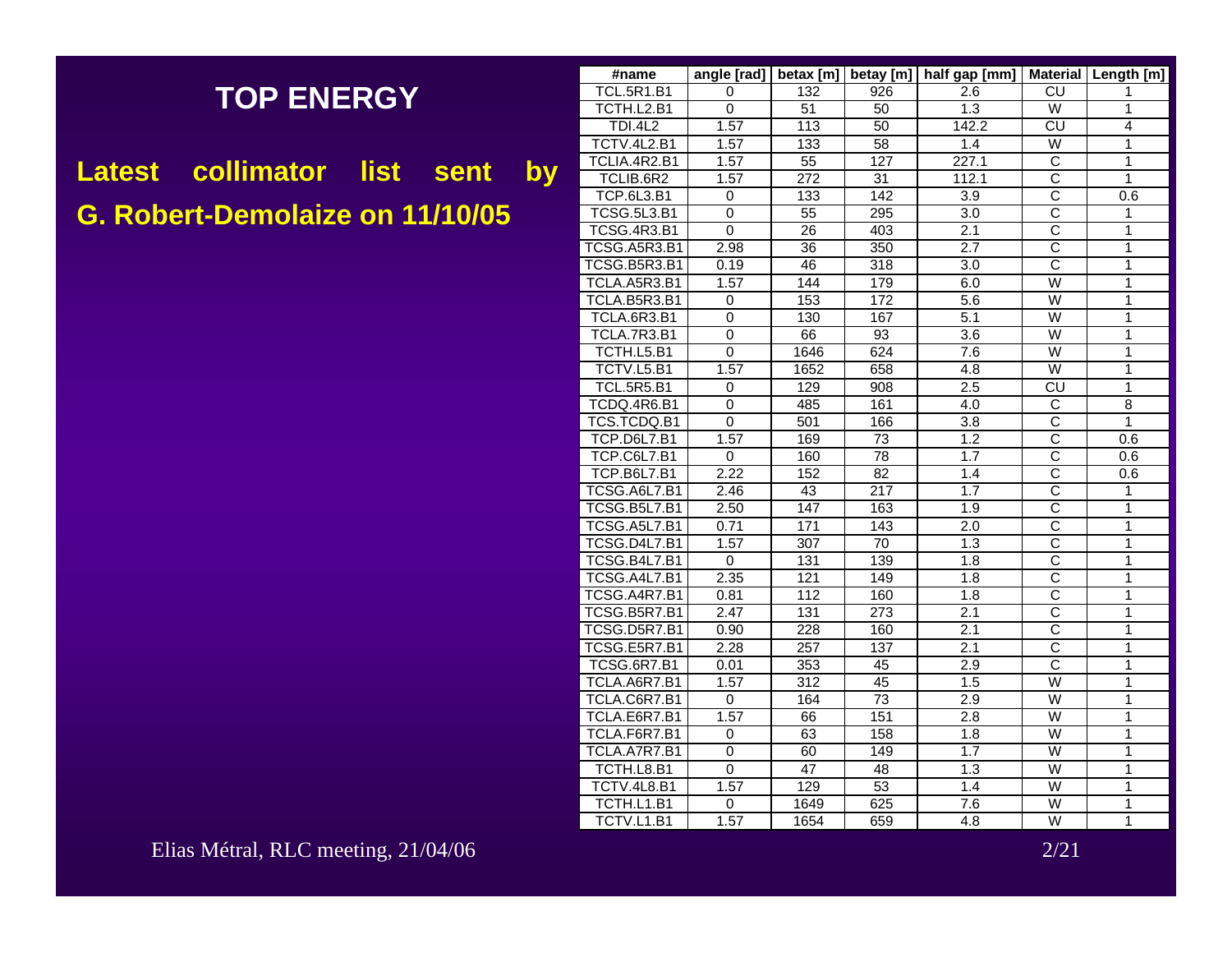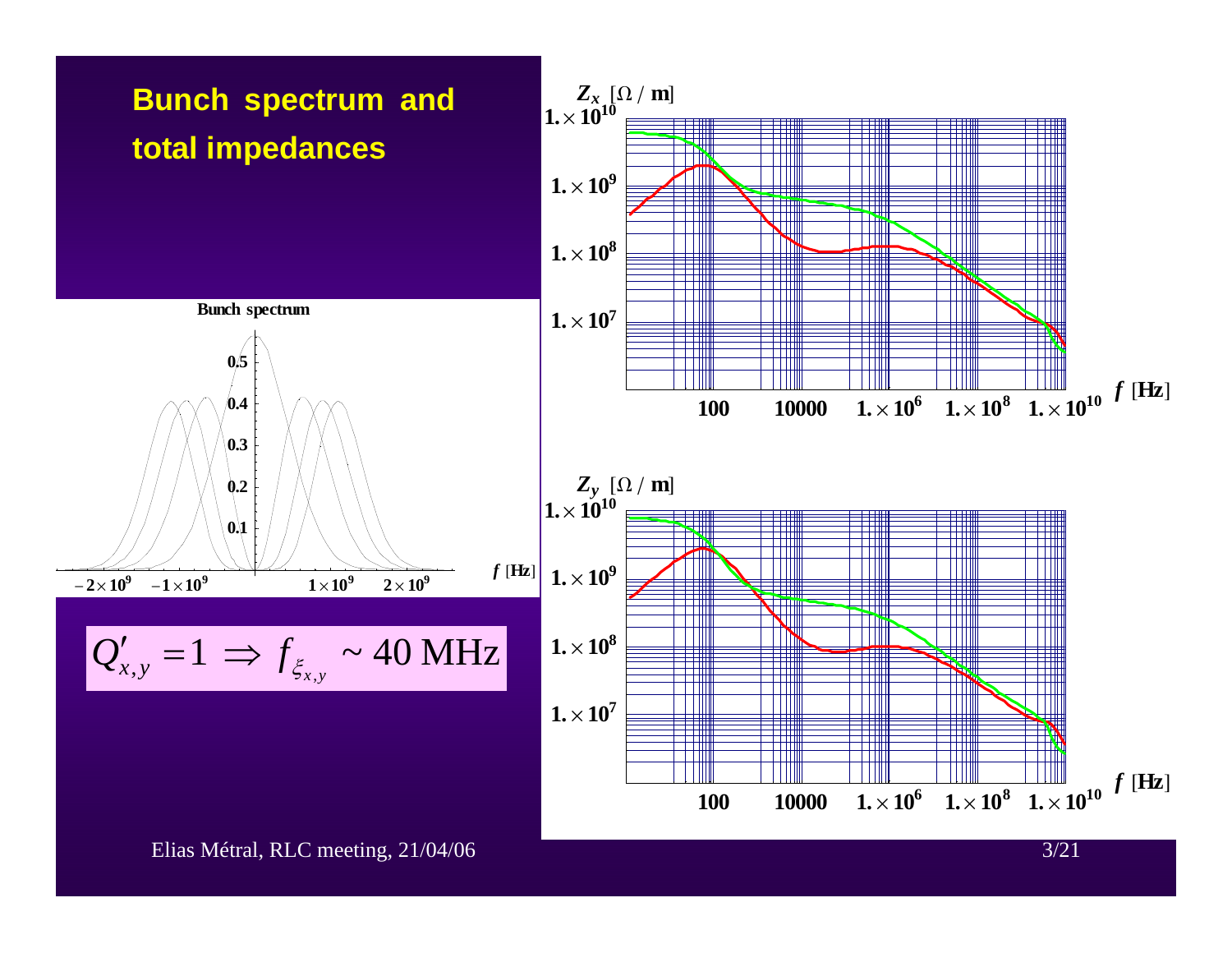## **Comparison between the two transverse impedances**

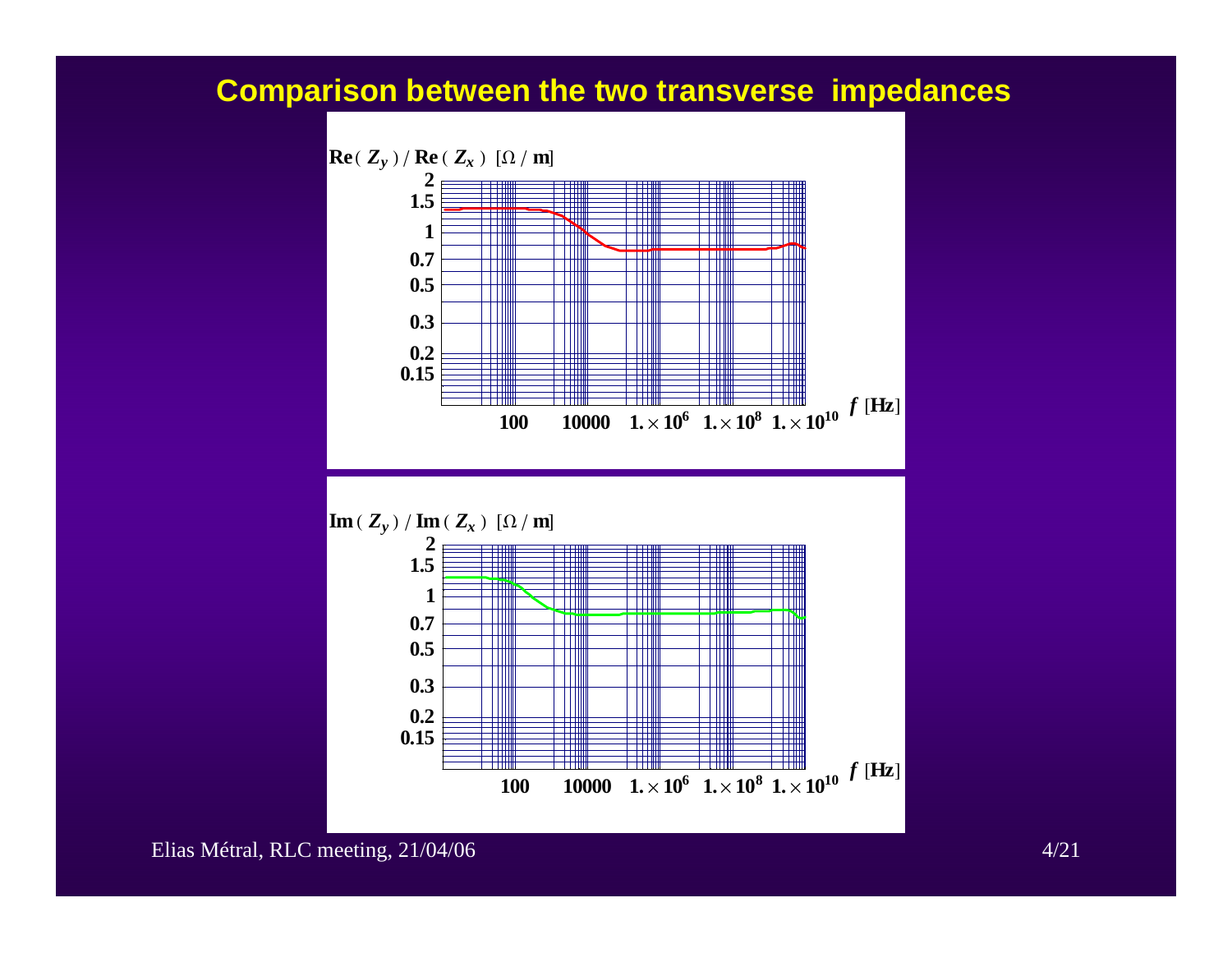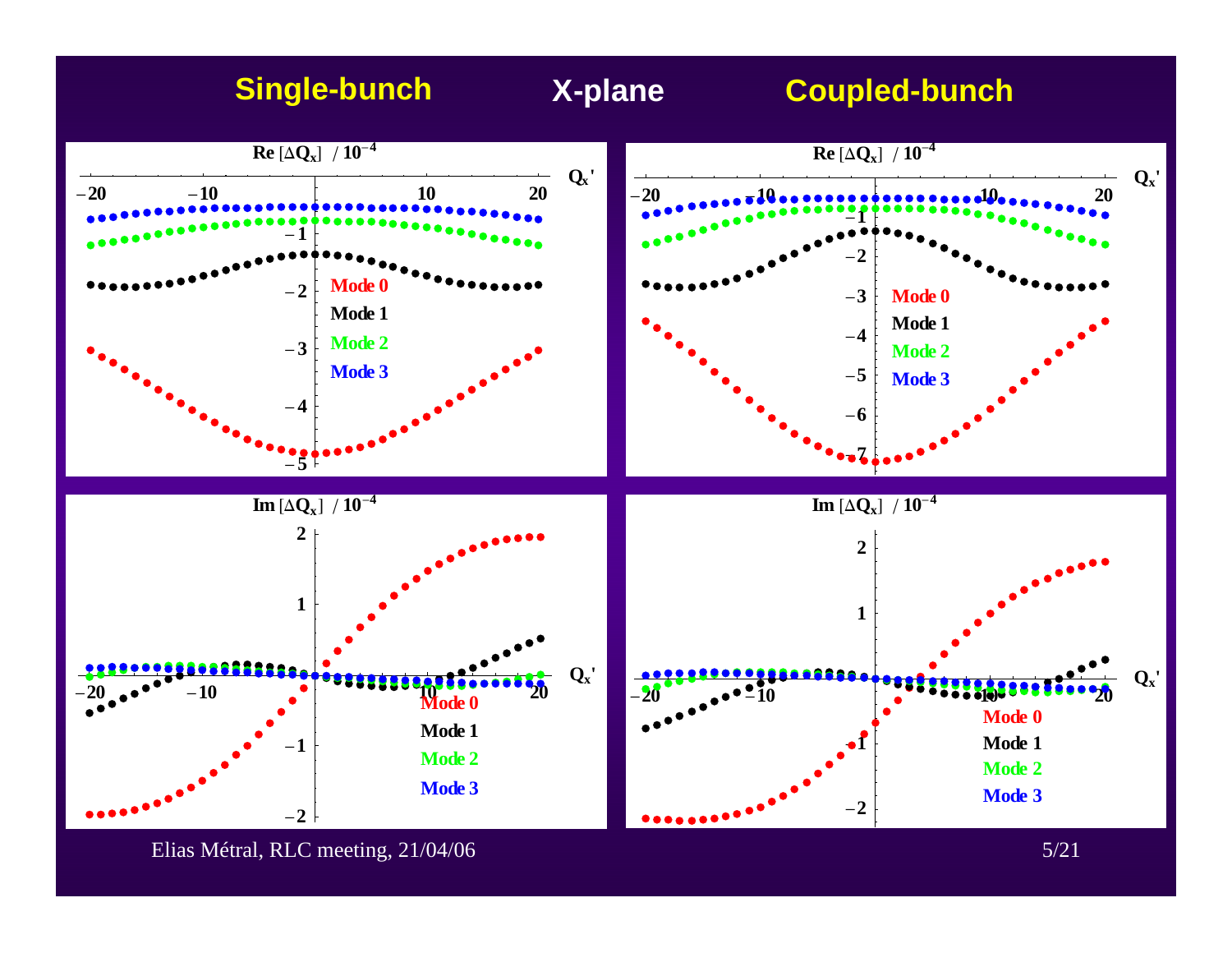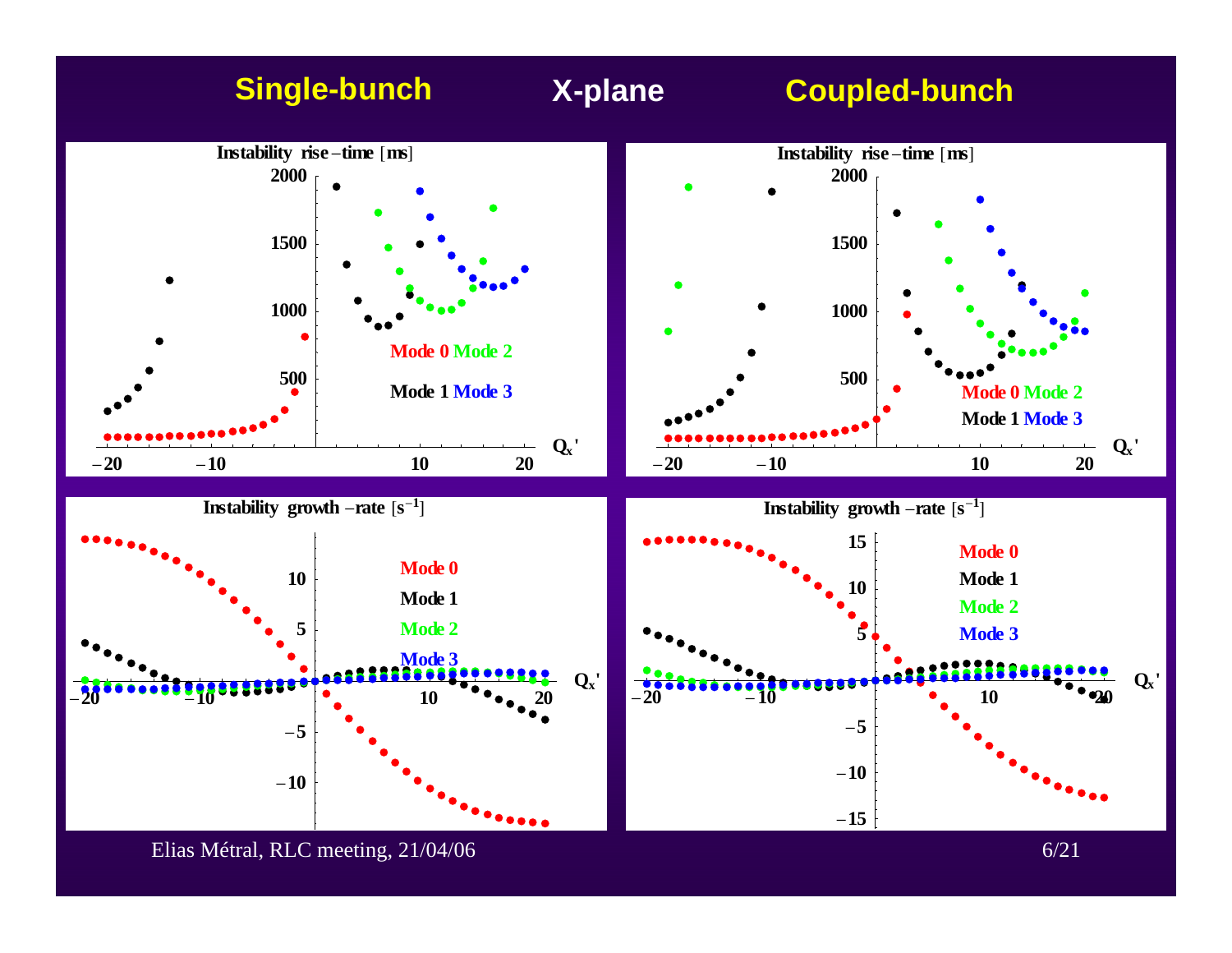

Elias Métral, RLC meeting, 21/04/06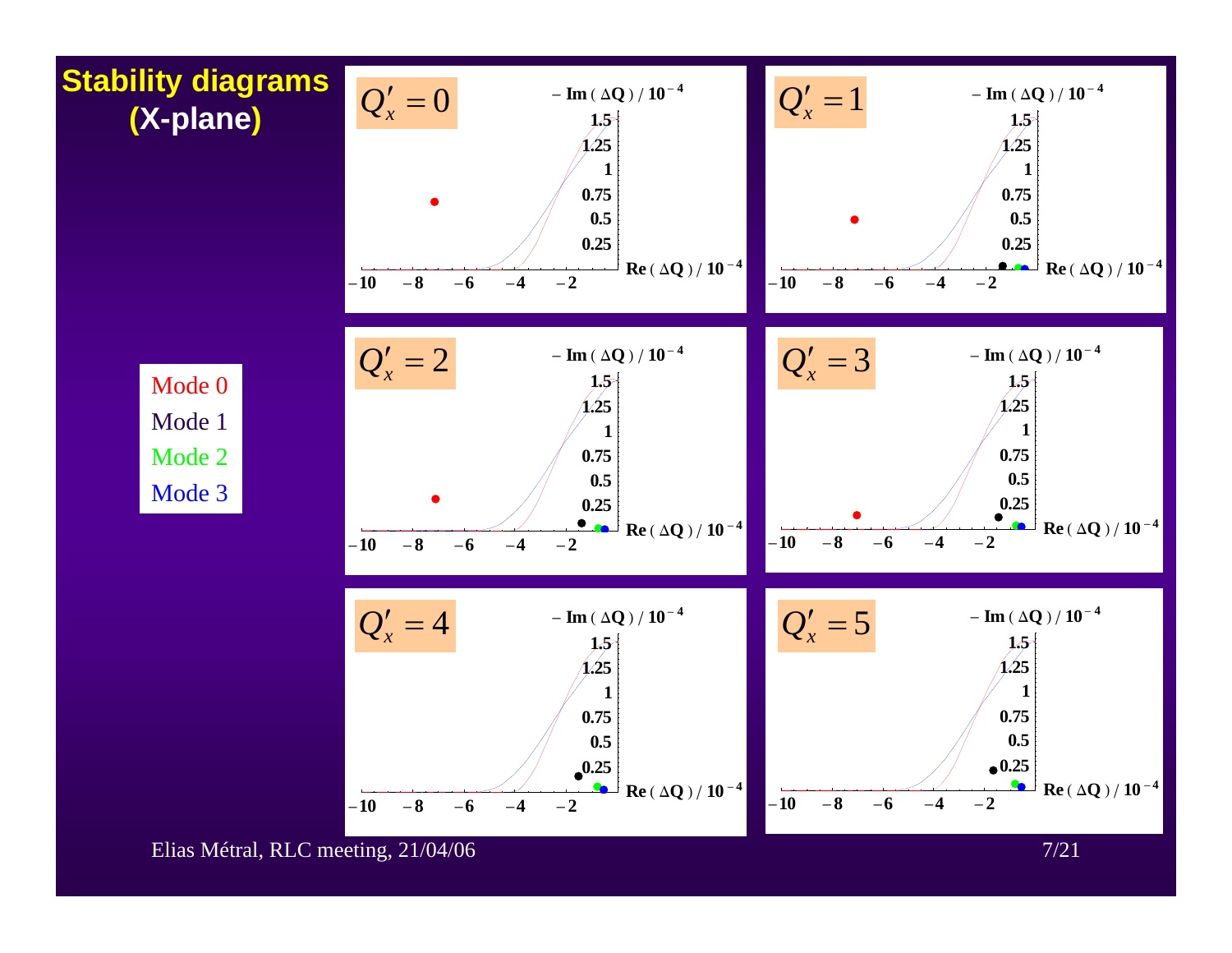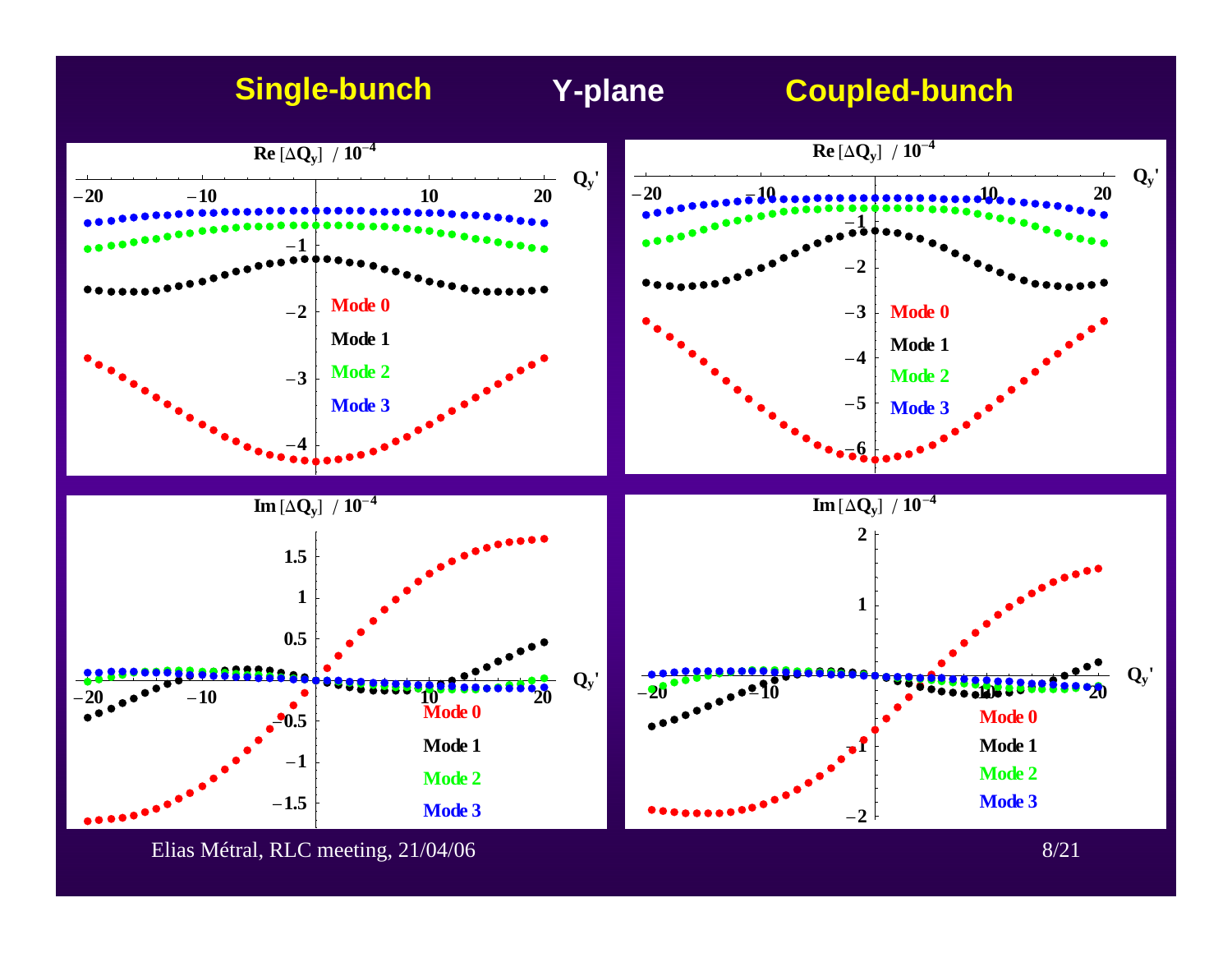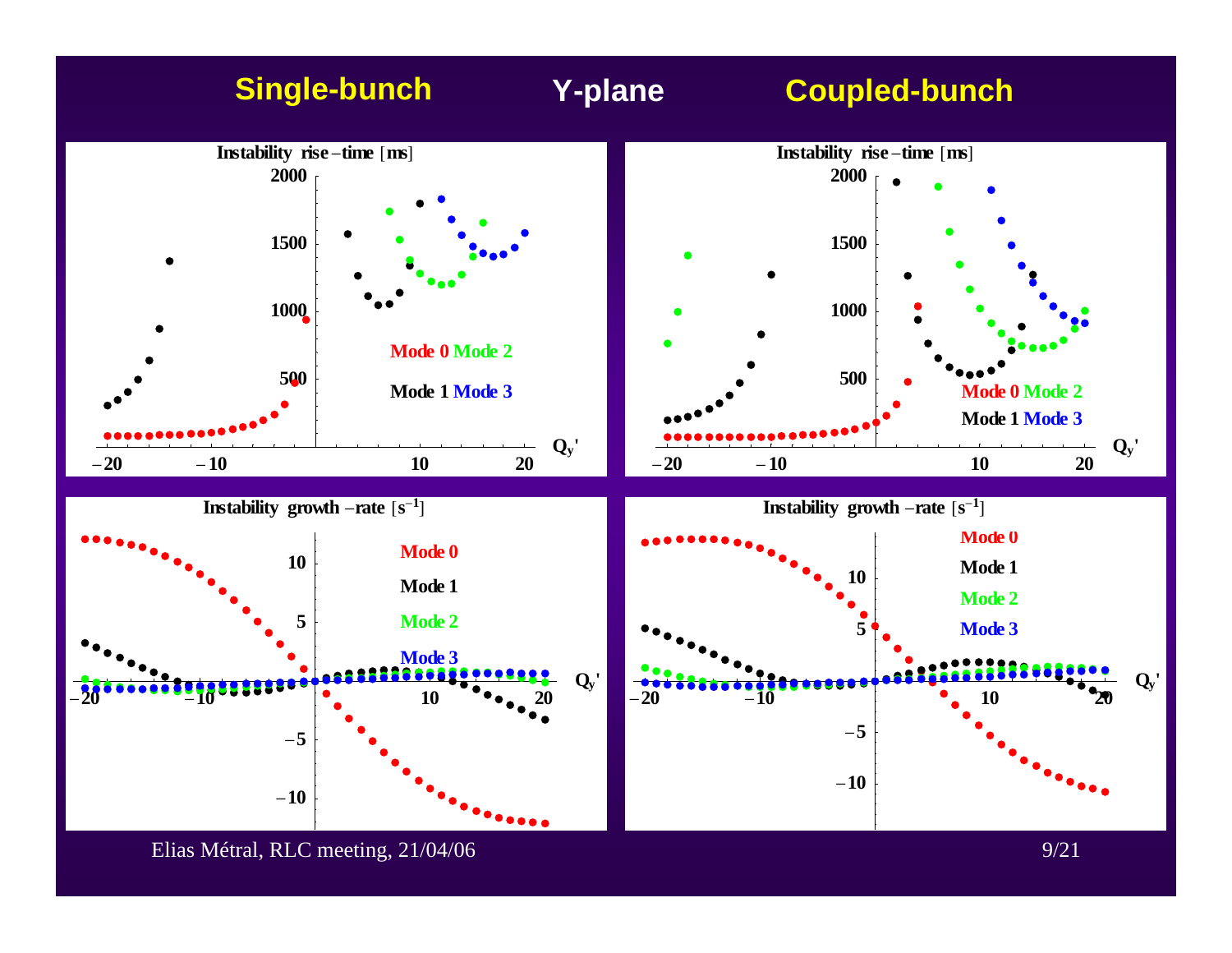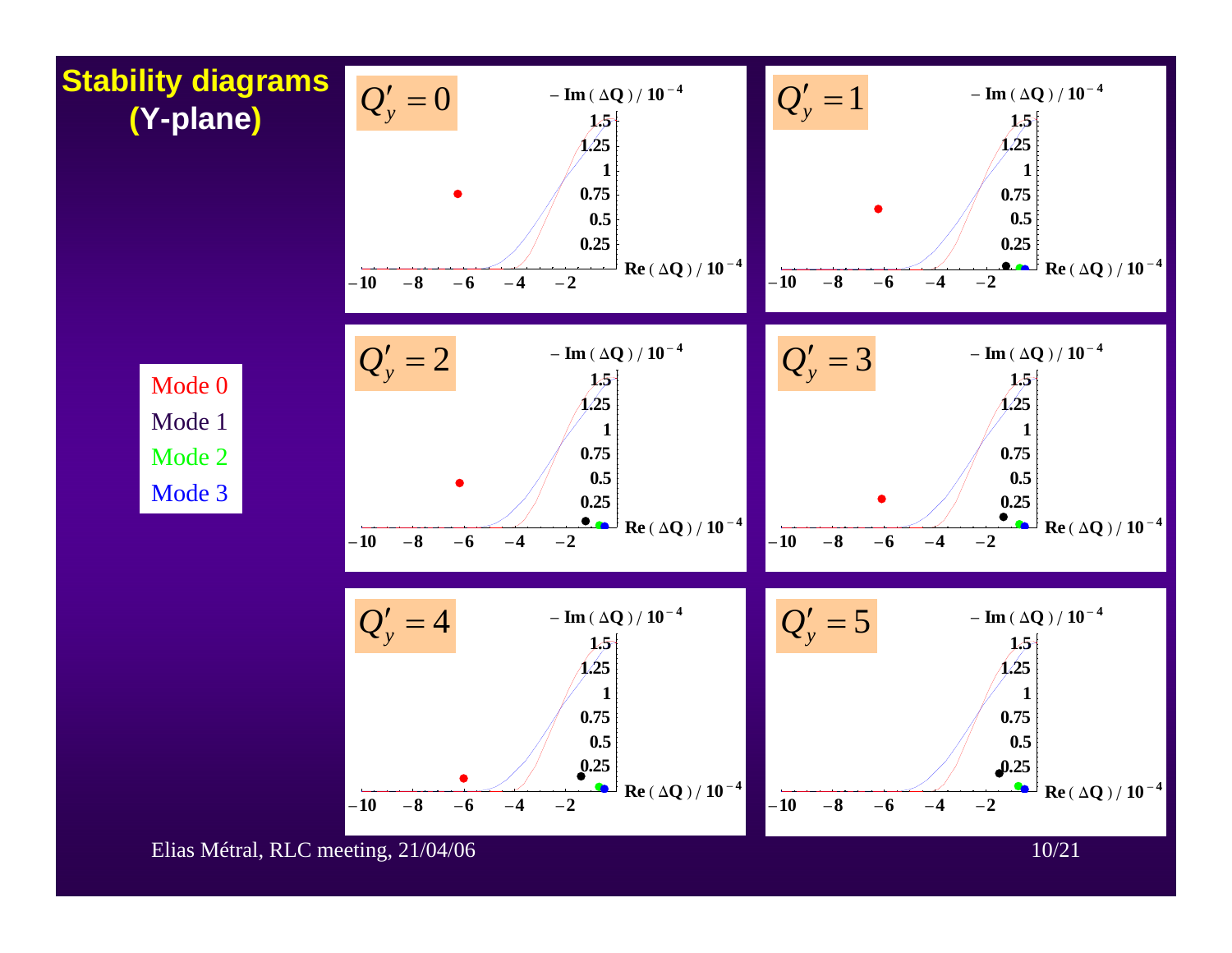

Reminder: Tune shift for a BB impedance of  $j$  1 M $\Omega$ /m = - 0.15×10<sup>-4</sup>

Elias Métral, RLC meeting, 21/04/06

 $11/21$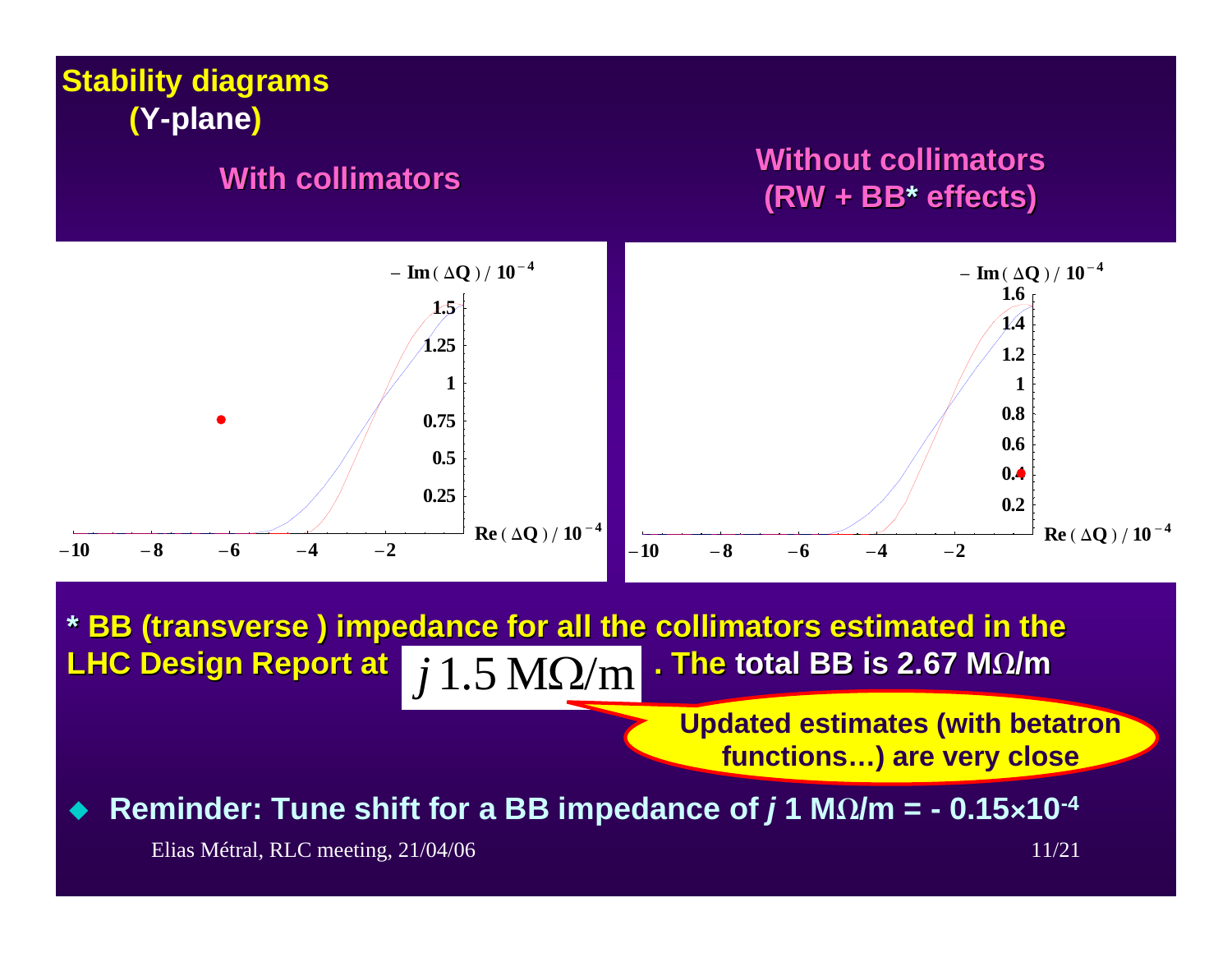## **INJECTION ENERGY**

Latest collimator list sent by **G. Robert-Demolaize on 11/10/05**

| #name               | angle [rad]    | betax $[m]$      | betay [m]        | half gap [mm]    |                         | Material   Length [m] |
|---------------------|----------------|------------------|------------------|------------------|-------------------------|-----------------------|
| <b>TCL.5R1.B1</b>   | 0              | 261              | 134              | 1242.0           | CU                      | 1                     |
| TCTH.L2.B1          | 0              | 51               | 50               | 547.7            | W                       | 1                     |
| TDI.4L2             | 1.57           | 113              | 50               | 4.1              | CU                      | 4                     |
| TCTV.4L2.B1         | 1.57           | 133              | 58               | 583.7            | W                       | $\overline{1}$        |
| TCLIA.4R2.B1        | 1.57           | 55               | 126              | 6.5              | $\overline{\text{c}}$   | $\overline{1}$        |
| TCLIB.6R2           | 1.57           | 271              | 31               | $\overline{3.2}$ | $\overline{\text{c}}$   | $\overline{1}$        |
| <b>TCP.6L3.B1</b>   | 0              | $\overline{133}$ | 143              | 7.9              | $\overline{\text{c}}$   | 0.6                   |
| <b>TCSG.5L3.B1</b>  | $\overline{0}$ | $\overline{55}$  | 296              | 5.9              | $\overline{\text{c}}$   | 1                     |
| <b>TCSG.4R3.B1</b>  | 0              | 26               | 402              | 4.1              | $\overline{\text{c}}$   | $\mathbf{1}$          |
| TCSG.A5R3.B1        | 2.98           | 36               | 350              | 5.3              | $\overline{\text{c}}$   | $\overline{1}$        |
| TCSG.B5R3.B1        | 0.19           | 46               | 318              | 5.9              | $\overline{\text{c}}$   | $\overline{1}$        |
| TCLA.A5R3.B1        | 1.57           | 145              | 179              | 11.4             | $\overline{\mathsf{w}}$ | $\overline{1}$        |
| TCLA.B5R3.B1        | 0              | 154              | 171              | 10.6             | $\overline{\mathsf{W}}$ | 1                     |
| TCLA.6R3.B1         | 0              | 131              | 167              | 9.8              | W                       | 1                     |
| TCLA.7R3.B1         | $\overline{0}$ | 66               | 93               | 6.9              | $\overline{\mathsf{w}}$ | 1                     |
| TCTH.L5.B1          | 0              | 170              | 95               | 1001.1           | W                       | 1                     |
| TCTV.L5.B1          | 1.57           | 166              | 94               | 744.0            | W                       | $\overline{1}$        |
| <b>TCL.5R5.B1</b>   | 0              | 266              | 132              | 1254.3           | <b>CU</b>               | 1                     |
| TCDQ.4R6.B1         | 0              | 486              | 161              | 15.1             | С                       | 8                     |
| TCS.TCDQ.B1         | $\overline{0}$ | 502              | 165              | 13.4             | $\overline{\text{c}}$   | $\overline{1}$        |
| <b>TCP.D6L7.B1</b>  | 1.57           | 169              | 73               | 4.2              | $\overline{\text{c}}$   | 0.6                   |
| TCP.C6L7.B1         | $\Omega$       | 160              | 78               | 6.2              | $\overline{\text{c}}$   | 0.6                   |
| <b>TCP.B6L7.B1</b>  | 2.22           | 152              | $\overline{82}$  | 5.0              | $\overline{\text{c}}$   | 0.6                   |
| TCSG.A6L7.B1        | 2.46           | 43               | $\overline{217}$ | 6.0              | $\overline{\text{c}}$   | 1                     |
| TCSG.B5L7.B1        | 2.50           | 147              | 163              | 7.1              | C                       | 1                     |
| TCSG.A5L7.B1        | 0.71           | 171              | 144              | $\overline{7.2}$ | $\overline{\text{c}}$   | 1                     |
| <b>TCSG.D4L7.B1</b> | 1.57           | 307              | 70               | 4.8              | $\overline{\text{c}}$   | $\overline{1}$        |
| <b>TCSG.B4L7.B1</b> | $\Omega$       | 132              | 139              | 6.6              | $\overline{\text{c}}$   | 1                     |
| TCSG.A4L7.B1        | 2.35           | $\overline{122}$ | 149              | 6.7              | $\overline{\text{c}}$   | 1                     |
| TCSG.A4R7.B1        | 0.81           | 112              | 160              | 6.7              | $\overline{\text{c}}$   | $\overline{1}$        |
| TCSG.B5R7.B1        | 2.47           | 131              | 272              | 7.8              | $\overline{C}$          | 1                     |
| TCSG.D5R7.B1        | 0.90           | 228              | 160              | 7.8              | C                       | $\overline{1}$        |
| TCSG.E5R7.B1        | 2.28           | 256              | 137              | 7.8              | $\overline{\text{c}}$   | $\overline{1}$        |
| <b>TCSG.6R7.B1</b>  | 0.01           | 352              | 45               | 10.7             | $\overline{\text{c}}$   | $\overline{1}$        |
| TCLA.A6R7.B1        | 1.57           | 311              | 45               | 5.7              | W                       | $\overline{1}$        |
| TCLA.C6R7.B1        | $\Omega$       | 163              | 73               | 10.9             | W                       | 1                     |
| TCLA.E6R7.B1        | 1.57           | 66               | 152              | 10.5             | W                       | $\overline{1}$        |
| TCLA.F6R7.B1        | 0              | 62               | 158              | 6.8              | W                       | $\overline{1}$        |
| TCLA.A7R7.B1        | 0              | 60               | 149              | 6.6              | W                       | $\overline{1}$        |
| TCTH.L8.B1          | 0              | 47               | 48               | 528.2            | W                       | 1                     |
| TCTV.4L8.B1         | 1.57           | 129              | 53               | 558.5            | W                       | $\overline{1}$        |
| TCTH.L1.B1          | 0              | 170              | 95               | 1001.1           | W                       | $\overline{1}$        |
| TCTV.L1.B1          | 1.57           | 166              | $\overline{94}$  | 744.2            | $\overline{\mathsf{W}}$ | $\overline{1}$        |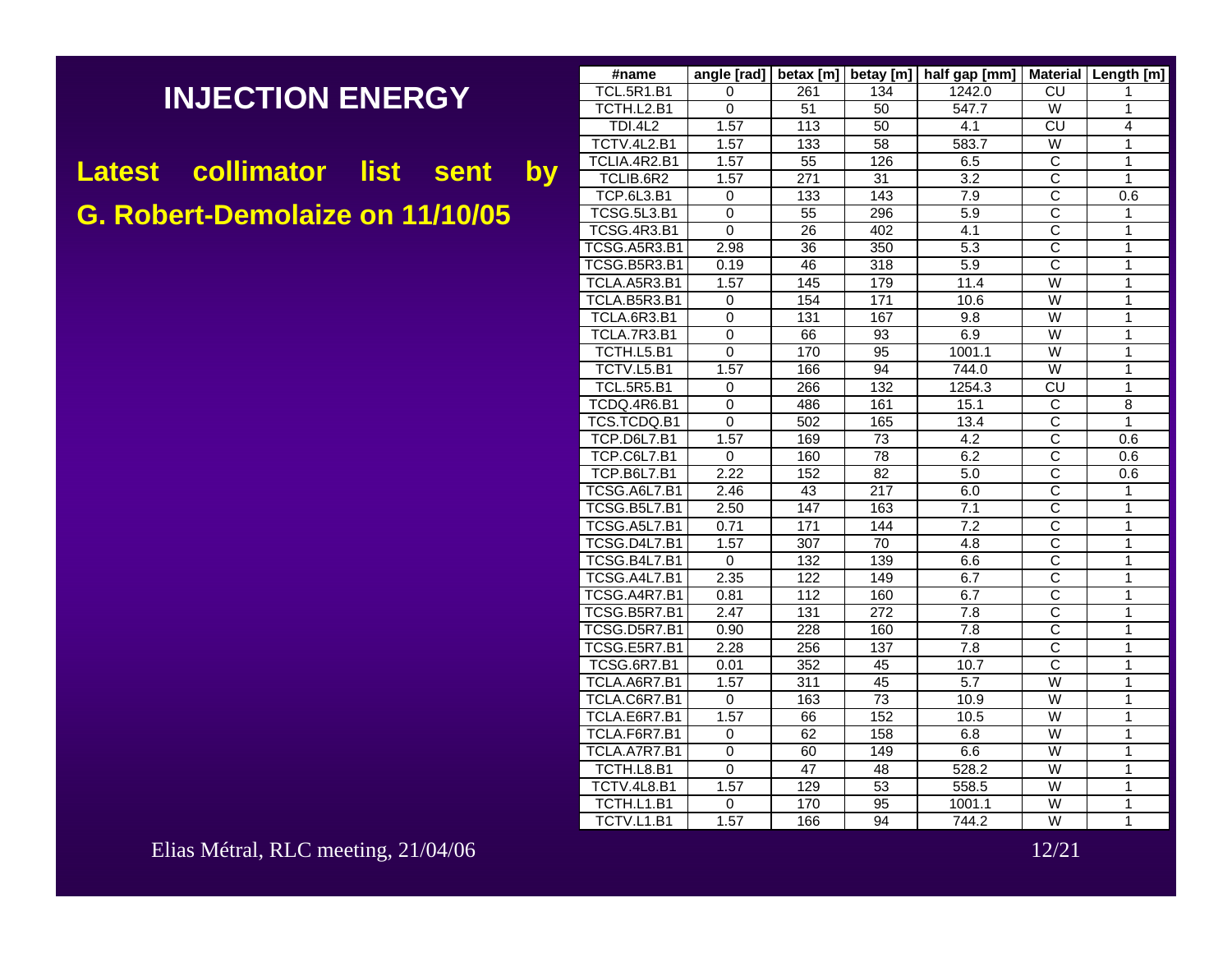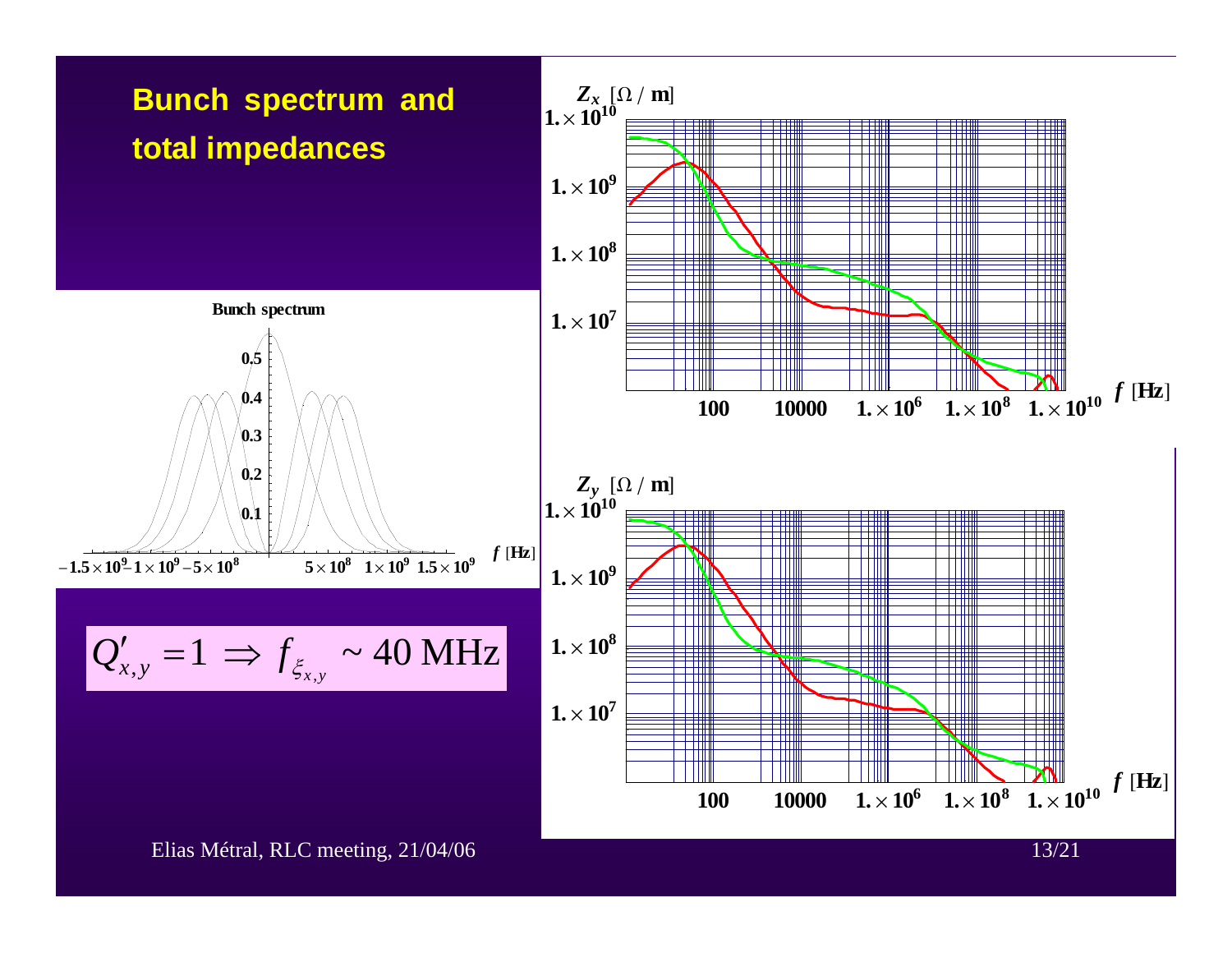## **Comparison between the two transverse impedances**





Elias Métral, RLC meeting, 21/04/06 14/21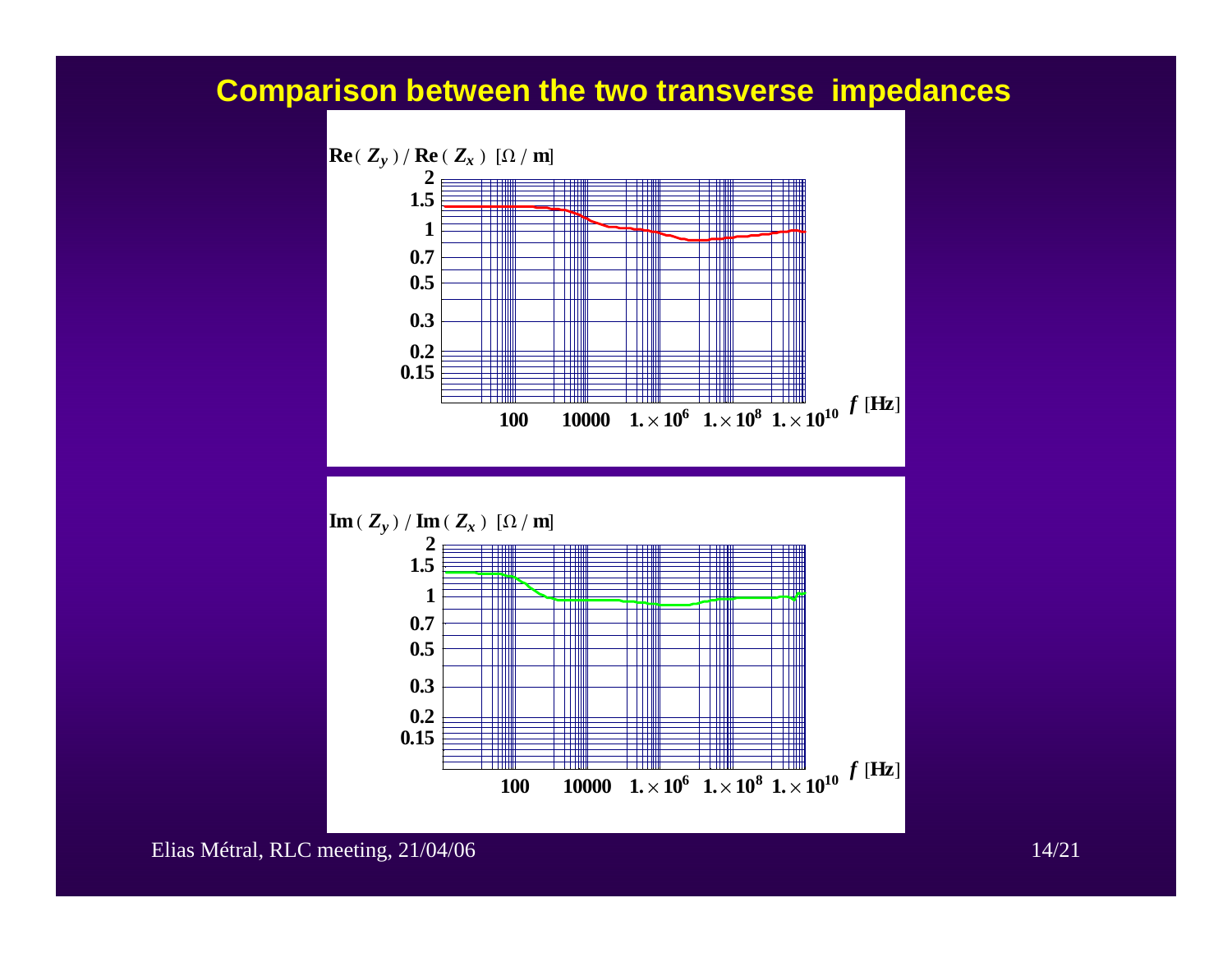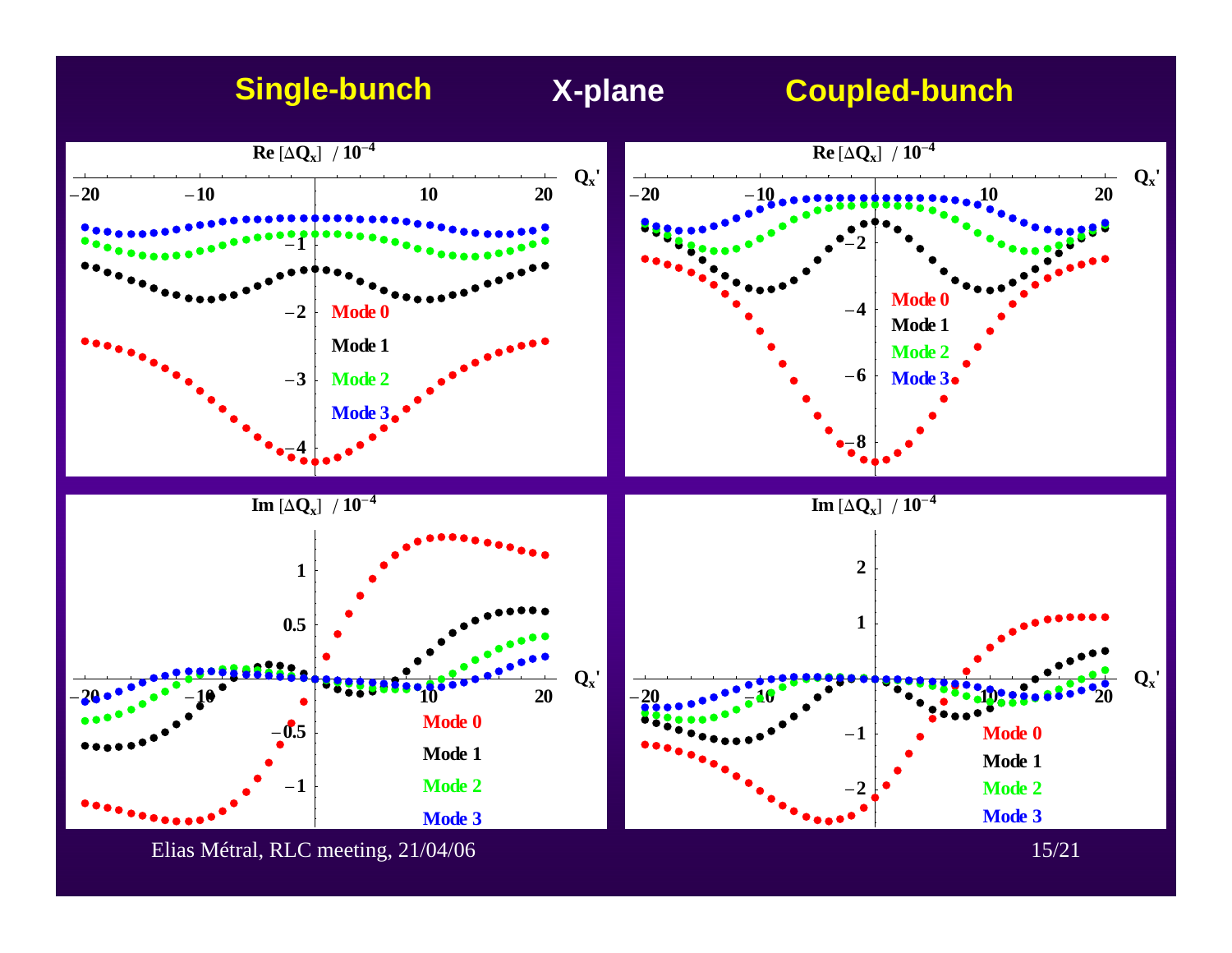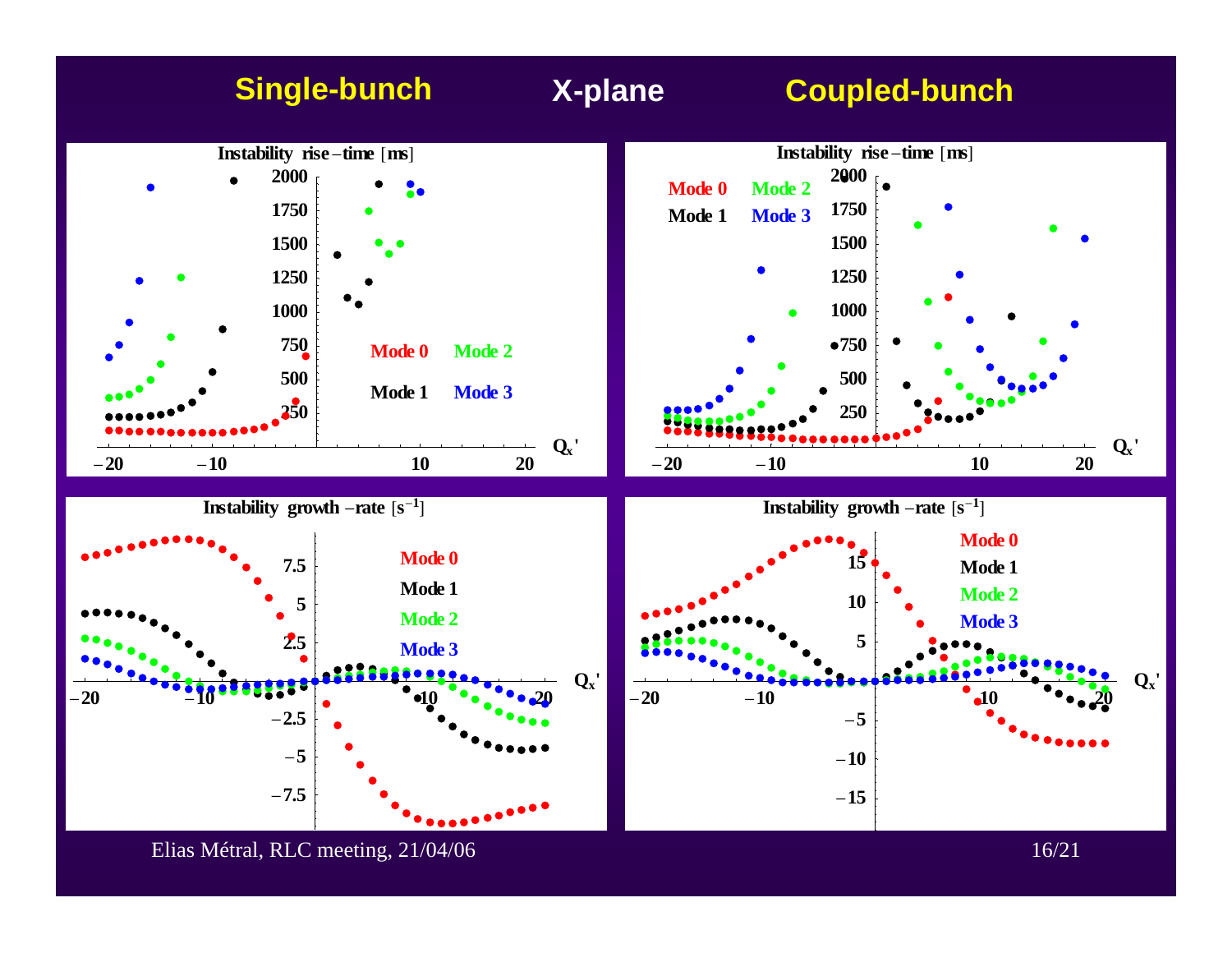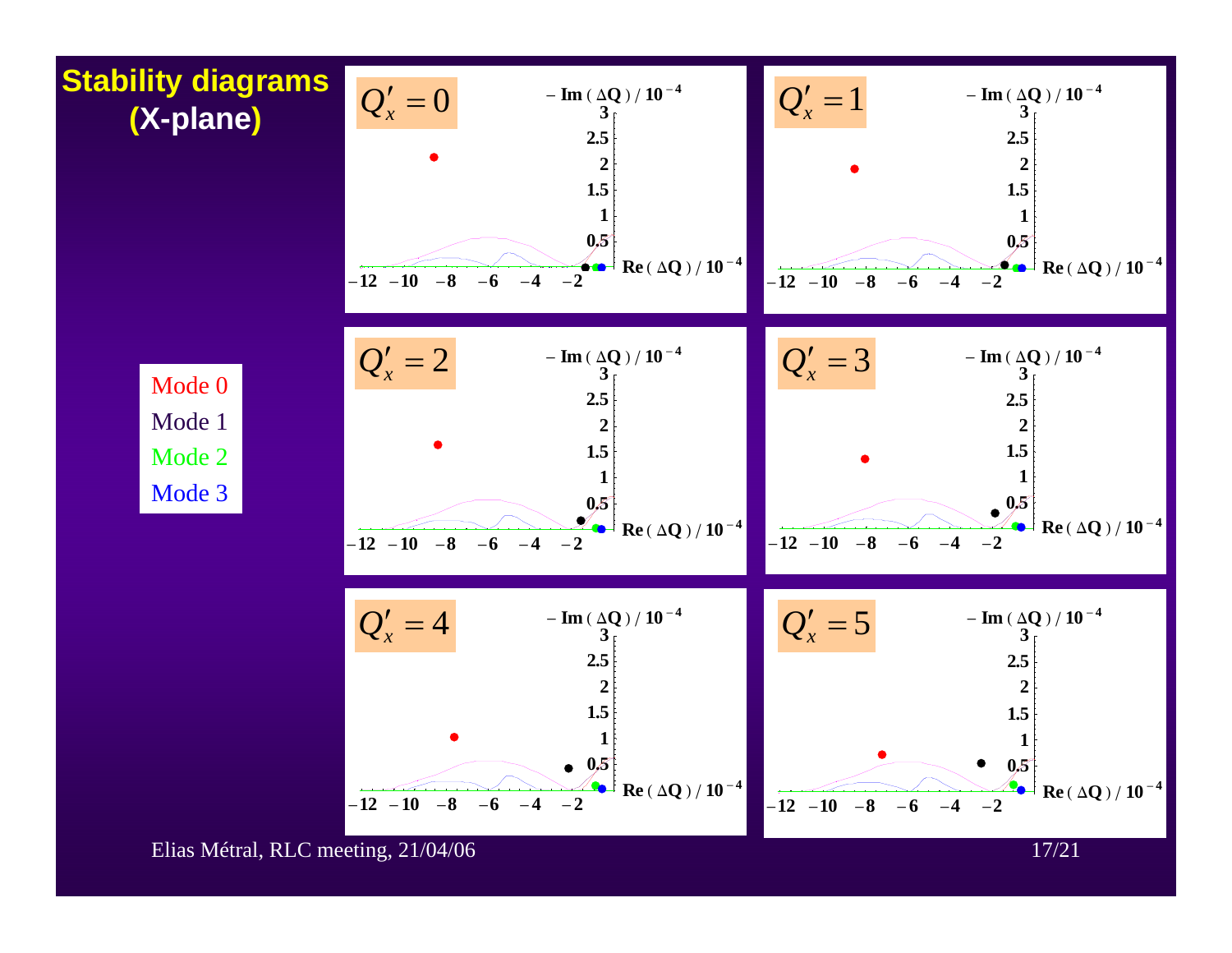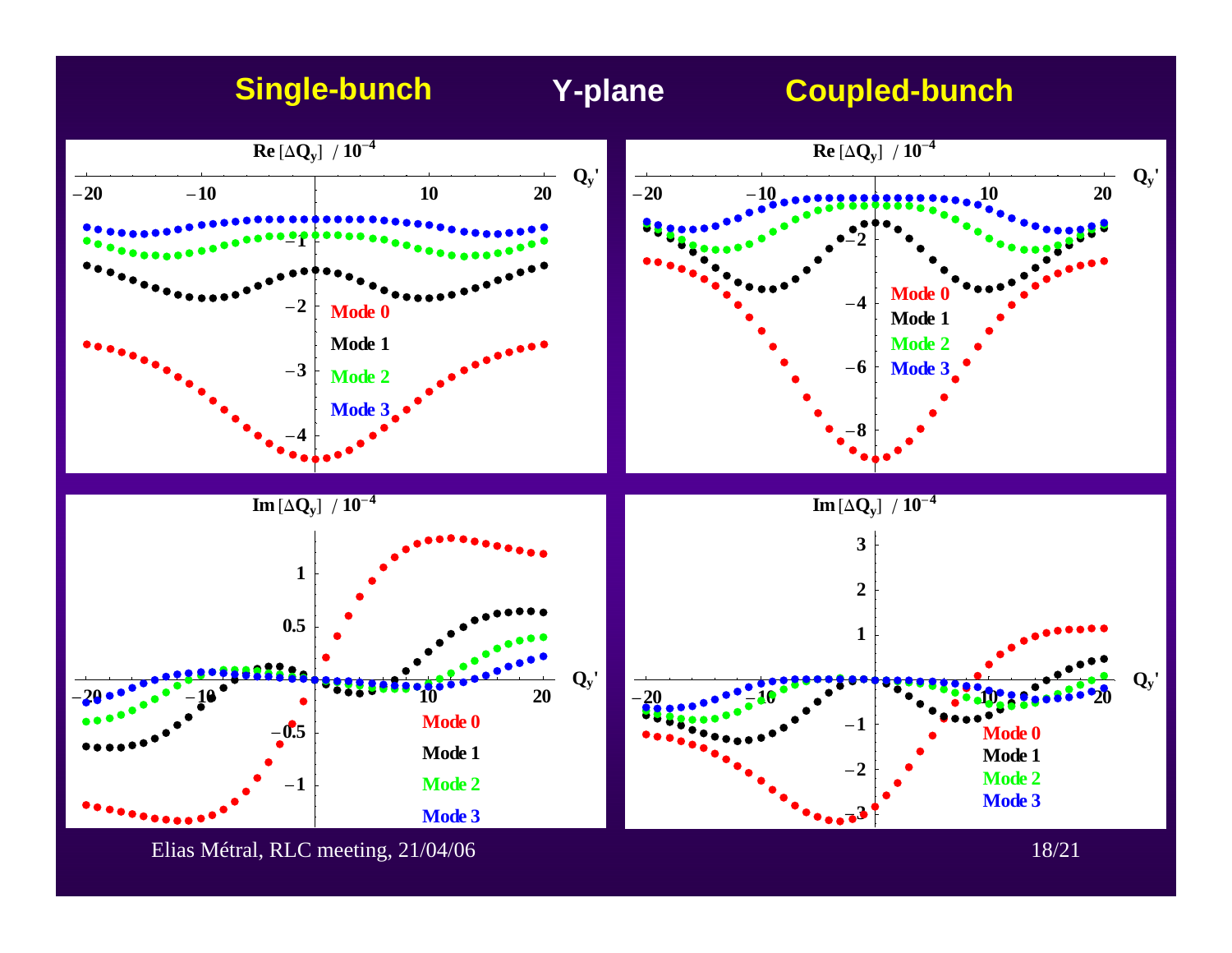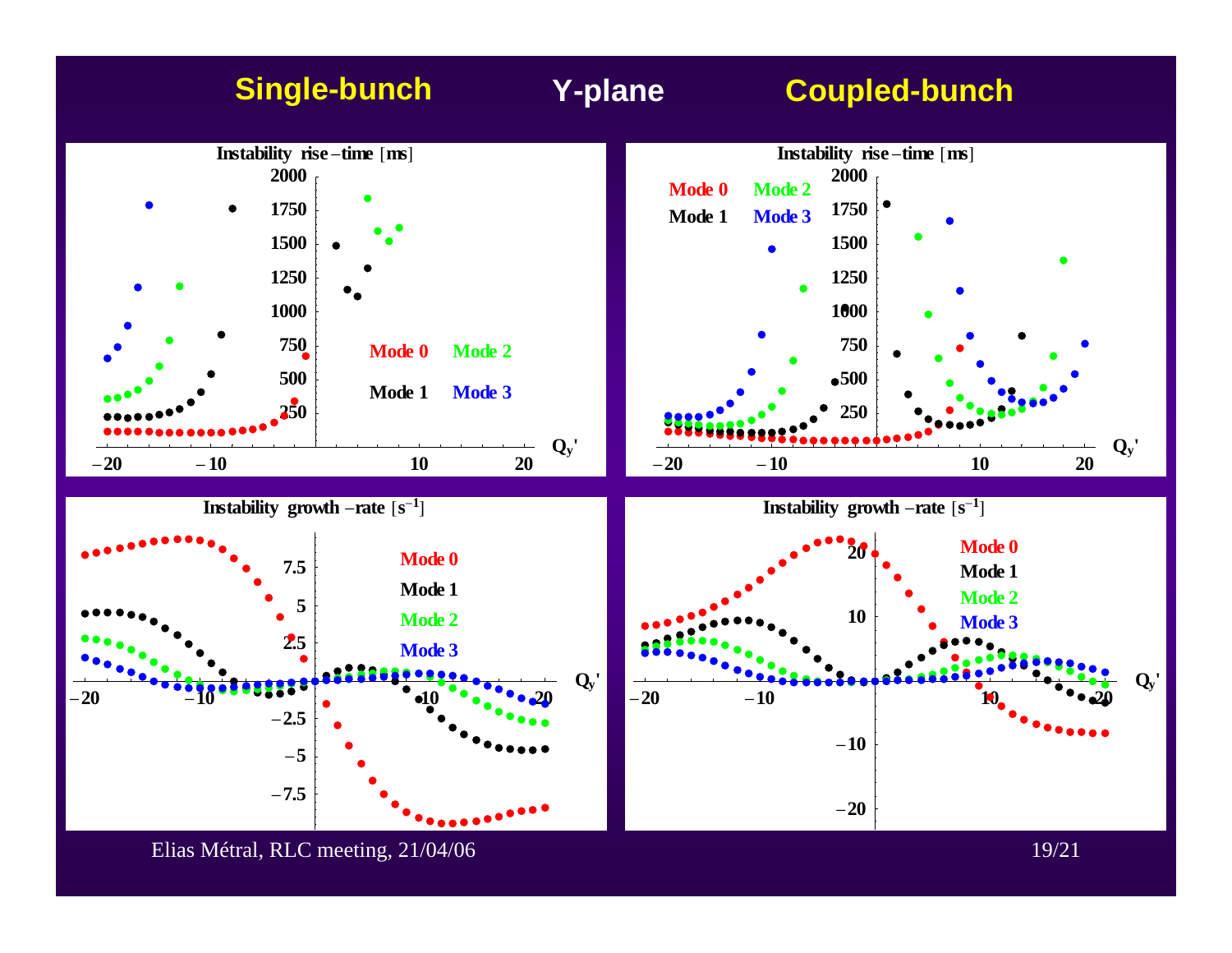